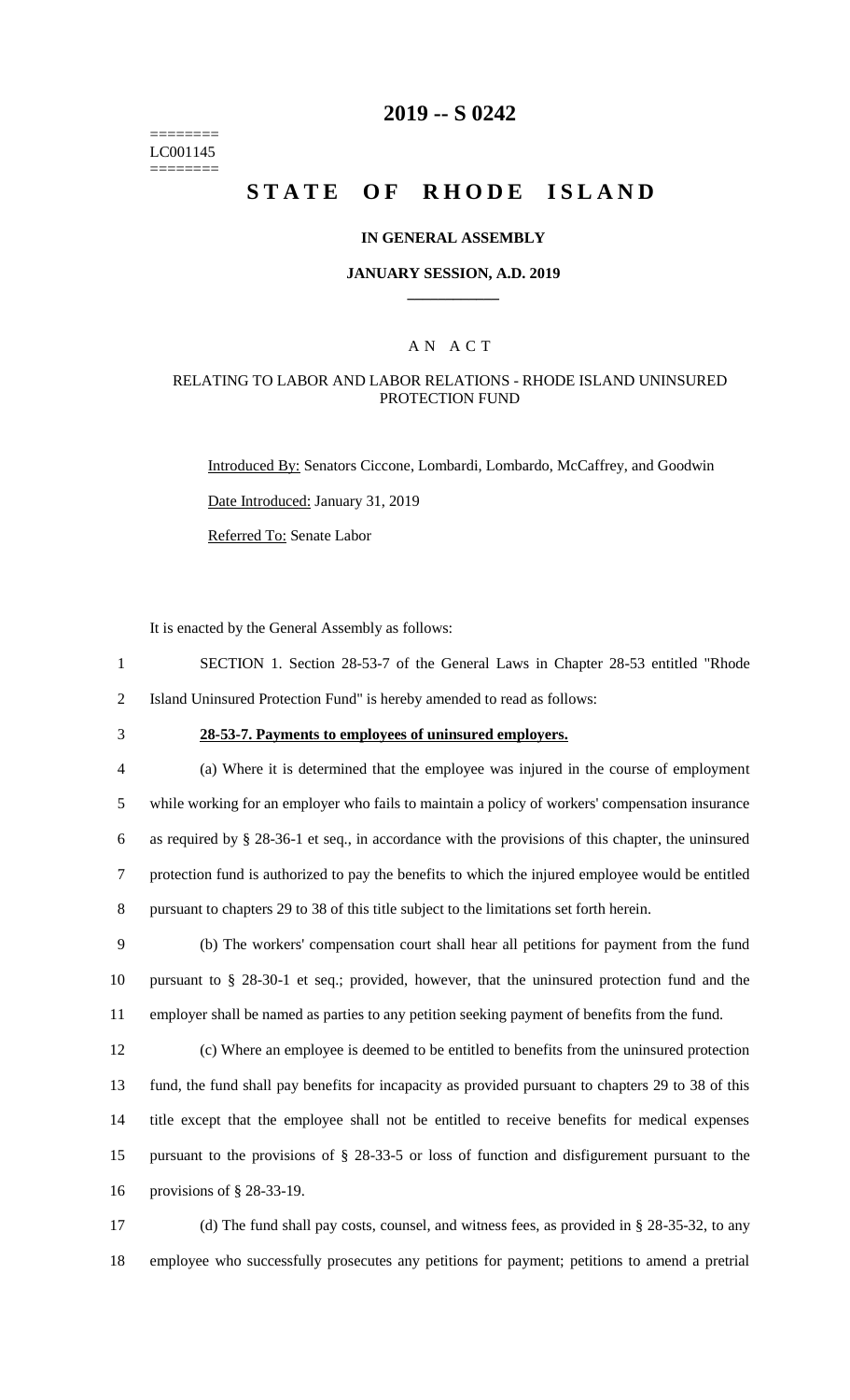order; and all other employee petitions; and to employees who successfully defend, in whole or in part, proceedings seeking to reduce or terminate any and all payments; provided, however, that the attorney's fees awarded to counsel who represent the employee in petitions for lump-sum commutation filed pursuant to § 28-33-25, or in the settlement of disputed cases pursuant to § 28- 33-25.1, shall be limited to the maximum amount paid to counsel who serve as court-appointed attorneys in workers' compensation proceedings as established by rule or order of the Rhode Island supreme court. Any payment ordered by the court or due under this section shall not be subject to liens set forth in § 28-33-27(b), nor shall such payments be assignable or subject to assignment in any way.

 (e) In the event that the uninsured employer makes payment of any monies to the employee to compensate the employee for lost wages or medical expenses, the fund shall be entitled to a credit for all such monies received by, or on behalf of, the employee against any future benefits payable directly to the employee. The fund shall be entitled to full reimbursement from the uninsured employer for any and all payments made to the employee, as well as all costs, counsel, and witness fees paid out by the fund in connection with any claim and/or petition, plus any and all costs and attorney's fees associated with collection and reimbursement of the fund.

17 (f) This section shall apply to injuries that occur on or after February 1, September 1, 2019.

SECTION 2. This act shall take effect upon passage.

======== LC001145 ========